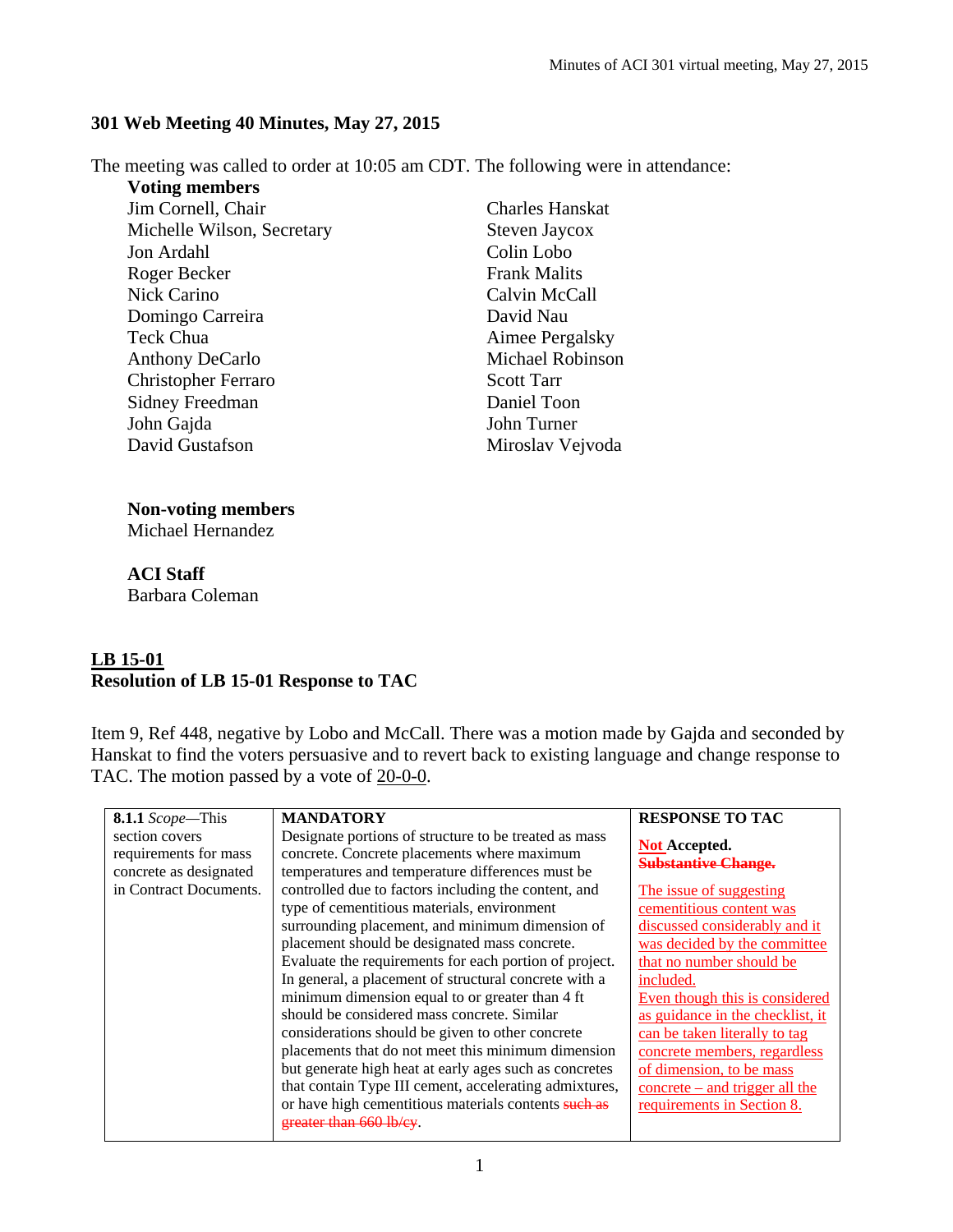| Consideration should also be given to placements that |  |
|-------------------------------------------------------|--|
| trap heat such as where heat in soil does not allow   |  |
| placement to cool or in stacked placements with too   |  |
| little time provided for adequate heat dissipation.   |  |
| Refer to ACI 207 for further guidance.                |  |
|                                                       |  |

Item 8, Ref 455, negative by Lobo and editorial by Carino. There was a motion made by Gajda and seconded by Hanskat to find the voter persuasive and to accept a substantive change. The motion passed by a vote of 21-0-0.

| 7.2.2.1 Density-Proportion lightweight<br>concrete to meet the specified equilibrium<br>density specified in the Contract<br>Documents. Unless otherwise specified, -C<br>calculate the approximate equilibrium<br>density of mixture from measured or<br>calculated oven- dry density in accordance<br>with ASTM C567/C567M, unless another<br>method is specified to determine<br>equilibrium density. Correlate equilibrium<br>density with fresh density of concrete.<br>Fresh density will be used as the basis for<br>acceptance during construction. | <b>MANDATORY</b><br>Specify equilibrium density for<br>lightweight concrete.<br><b>OPTIONAL</b><br>Specify alternative method of<br>determining equilibrium density<br>if other than calculated method<br>in ASTM C567/C567M. | <b>RESPONSE TO TAC</b><br>Accepted.<br><b>Substantive Change.</b> |
|-------------------------------------------------------------------------------------------------------------------------------------------------------------------------------------------------------------------------------------------------------------------------------------------------------------------------------------------------------------------------------------------------------------------------------------------------------------------------------------------------------------------------------------------------------------|-------------------------------------------------------------------------------------------------------------------------------------------------------------------------------------------------------------------------------|-------------------------------------------------------------------|
|-------------------------------------------------------------------------------------------------------------------------------------------------------------------------------------------------------------------------------------------------------------------------------------------------------------------------------------------------------------------------------------------------------------------------------------------------------------------------------------------------------------------------------------------------------------|-------------------------------------------------------------------------------------------------------------------------------------------------------------------------------------------------------------------------------|-------------------------------------------------------------------|

Item 9, Ref 456, negative by Malisch was tabled.

Item 4, Ref 216 and 217, negatives by Carino, McCall, and Malisch. McCall withdrew his negative. There was a motion made by Turner and seconded by Malits to find Malisch persuasive and to accept a substantive change and change response to TAC. The motion passed by a vote of 21-0-2.

| 3.3.2.5 Welded wire reinforcement-                                                                                                                                                                                                                                                                                                                                                                                                                                                         | <b>OPTIONAL</b>                                                                                                                                                                                                                                                                                                       | <b>RESPONSE TO TAC</b>                                                                       |
|--------------------------------------------------------------------------------------------------------------------------------------------------------------------------------------------------------------------------------------------------------------------------------------------------------------------------------------------------------------------------------------------------------------------------------------------------------------------------------------------|-----------------------------------------------------------------------------------------------------------------------------------------------------------------------------------------------------------------------------------------------------------------------------------------------------------------------|----------------------------------------------------------------------------------------------|
| For slabs on ground, extend welded wire<br>reinforcement to within 2 in. of concrete<br>edge, but not less than required cover. Lap<br>splice edges and ends of welded wire                                                                                                                                                                                                                                                                                                                | If welded wire reinforcement sheets are<br>to be used, specify method of lapping at<br>edges and ends of sheets. Specify where<br>welded wire reinforcement may extend                                                                                                                                                | Not-Accepted.<br><b>Substantive Change.</b><br>Committee will take up<br>coordination as new |
| reinforcement sheets as indicated in Contract<br>Documents. Unless otherwise specified, do<br>not extend welded wire reinforcement                                                                                                                                                                                                                                                                                                                                                         | through control joints, including saw cut<br>joints.                                                                                                                                                                                                                                                                  | business in next cycle.                                                                      |
| through control movement joints. Place, s<br>Support, and secure welded wire<br>reinforcement in accordance with CRSI<br>RB4.1 to maintain positioning in slab during                                                                                                                                                                                                                                                                                                                      |                                                                                                                                                                                                                                                                                                                       | <b>Accepted Editorial.</b>                                                                   |
| concrete placement.                                                                                                                                                                                                                                                                                                                                                                                                                                                                        |                                                                                                                                                                                                                                                                                                                       |                                                                                              |
| <b>3.3.2.5.a</b> Welded wire reinforcement in slabs<br><u>on composite steel deck and slabs on ground-</u><br>Reinforcement shall be placed into position<br>prior to concrete placement. Unless<br>otherwise specified, do not extend welded<br>wire reinforcement through movement joints.<br>Unless otherwise specified, support<br>reinforcement to maintain vertical location of<br>reinforcement within 1 in. below and $\frac{3}{4}$ in.<br>above specified location. Reinforcement | <b>OPTIONAL</b><br>Specify location and alternative<br>tolerances for reinforcement.<br><b>Specify where welded wire</b><br>reinforcement may extend through<br>movement joints, including sawcut<br>joints. Specify alternative method of<br>lapping at edges and ends of welded<br>wire reinforcement. Refer to WRI |                                                                                              |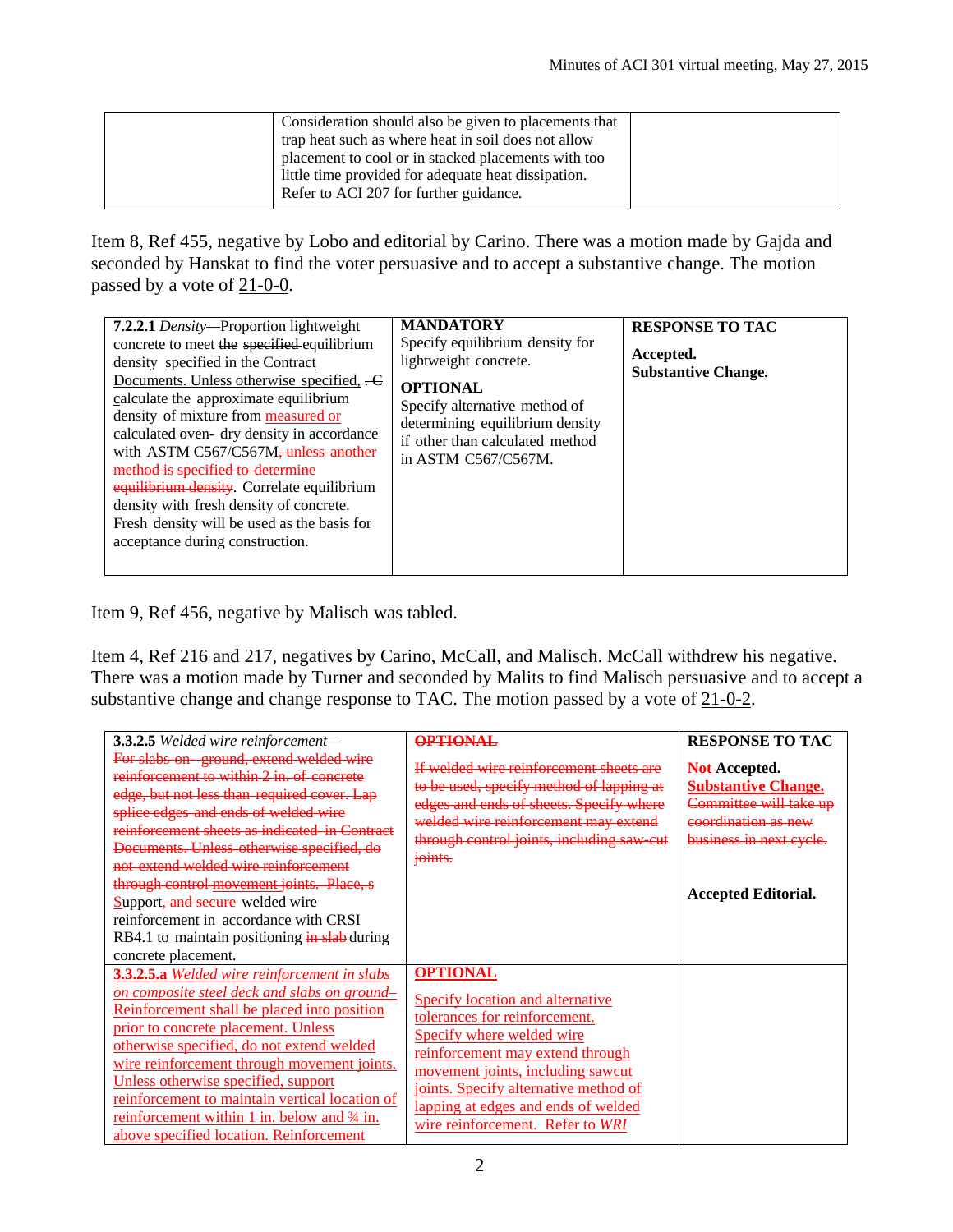| nearest edge of slab shall be no farther from<br>edge of slab than greater of specified cover<br>or 2 in. Unless otherwise specified, overlap<br>parallel wires at edges of reinforcement not<br>less than 2 in.                                                                                                                                                                                                                                                                                        | <b>Manual of Standard Practice for</b><br>additional guidance.                            |  |
|---------------------------------------------------------------------------------------------------------------------------------------------------------------------------------------------------------------------------------------------------------------------------------------------------------------------------------------------------------------------------------------------------------------------------------------------------------------------------------------------------------|-------------------------------------------------------------------------------------------|--|
| <b>3.3.2.5.b.</b> Welded wire reinforcement in<br>elevated formed slabs, slabs on non-<br>composite steel deck, and members not<br><i>covered in 3.3.2.5.a</i> – Use sheets of welded<br>wire reinforcement. Place and support<br><u>reinforcement</u> before concrete placement to<br>maintain location within tolerances indicated<br>for non-prestressed reinforcement in ACI<br>117. Lap splice edges and ends of welded<br>wire reinforcement sheets as indicated in<br><b>Contract Documents.</b> | <b>MANDATORY</b><br>Specify method of lapping at edges and<br>ends of wire reinforcement. |  |

Item 7, Ref 409, negative by Carino was tabled.

Item 12, Ref 530, negative by Krauser. There was a motion made by Tarr and seconded by Hanskat to find the voter persuasive and to accept a substantive change. The motion passed by a vote of 23-0-0.

| <b>11.3.8</b> Liquid surface densifier—If required                                                                                                                                                                                                     | <b>OPTIONAL</b>                                       | <b>RESPONSE TO TAC</b>                  |
|--------------------------------------------------------------------------------------------------------------------------------------------------------------------------------------------------------------------------------------------------------|-------------------------------------------------------|-----------------------------------------|
| specified, apply liquid surface densifier in<br>accordance with manufacturer's recommendations.<br>If applied after curing period, remove curing cover<br>or curing compound, allow slab surface to air-dry<br>for at least 7 days, and apply product. | Specify if a liquid surface<br>densifier is required. | Accepted.<br><b>Substantive Change.</b> |
|                                                                                                                                                                                                                                                        |                                                       |                                         |

## **LB 15-02 Resolution of LB 15-02 Response to TAC**

Item 23, Ref 61, negative by McCall. There was a motion made by Jaycox and seconded by Hanskat to find the McCall persuasive and to revert back to original language and change response to TAC. The motion passed by a vote of 22-0-0.

| 1.3—Definitions                                                                     | <b>RESPONSE TO TAC</b>             |
|-------------------------------------------------------------------------------------|------------------------------------|
| defective Work-construction or material that                                        | <b>Not Accepted.</b>               |
| does not comply with Contract Documents.                                            | Committee prefers existing         |
| <b>1.6.1</b> <i>General</i> —Concrete materials and operations                      | language and provided definition   |
| may be tested and inspected by Owner as Work                                        | for "defective".                   |
| progresses. Failure to detect defective                                             | <b>Substantive Change.</b>         |
| noncompliant Work or material will not prevent                                      | In this case we accept that change |
| later rejection if a defect noncompliant Work is                                    | is needed, but we do not use the   |
| discovered later-nor shall it obligate Architect/<br>Engineer for final acceptance. | exact words suggested.             |